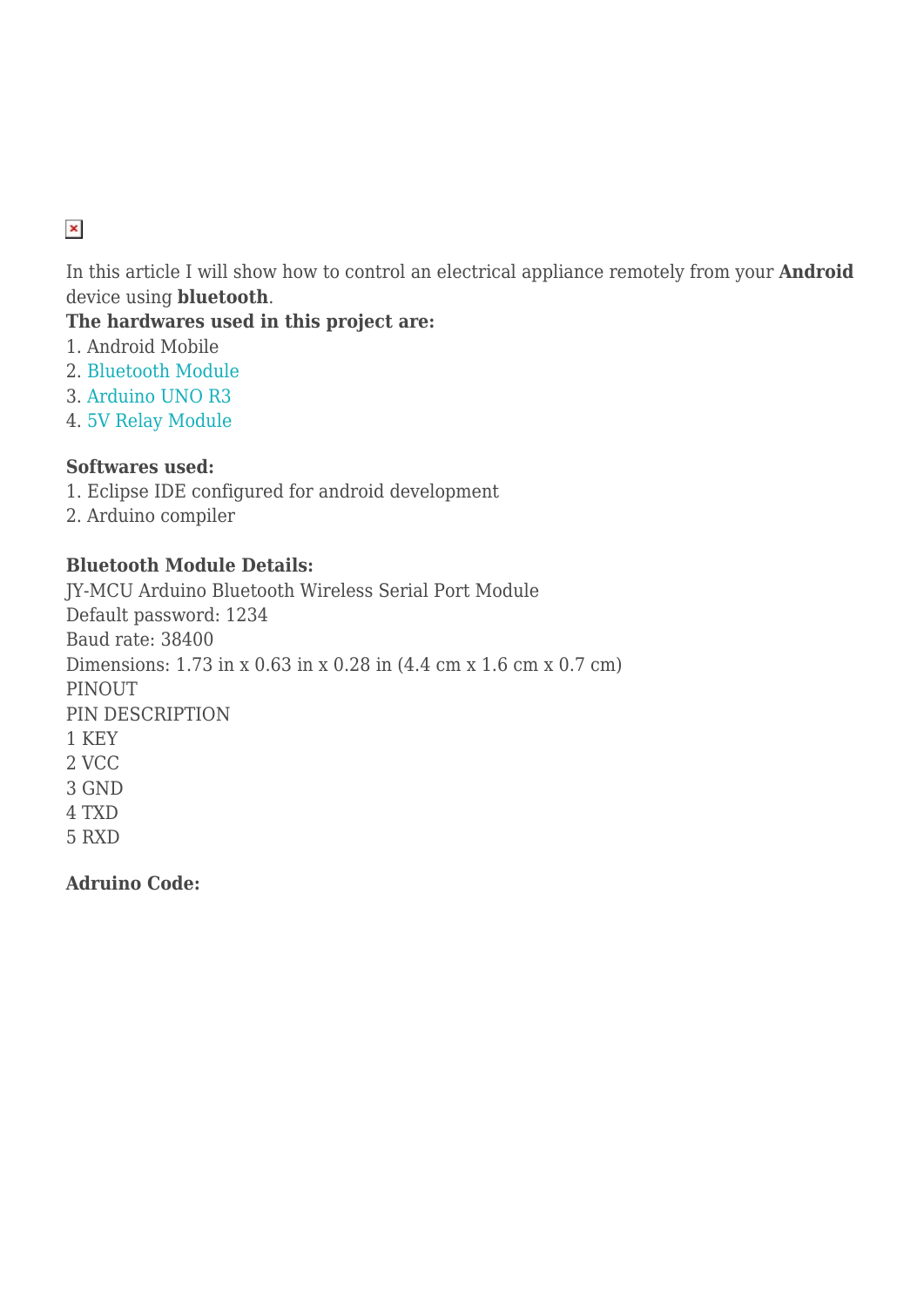```
/***********************
```

```
 Bluetooth switch arduino
*******************/
int state = 0;
int incomingByte;
void setup() {
  //set pin 12 to output mode
  pinMode(12, OUTPUT);
  Serial.begin(9600);
}
void loop() {
  // see if there's incoming serial data:
 if (Serial.available() \>gt;0 {
   // read the oldest byte in the serial buffer:
  incomingByte = Serial.read(); // depending on the incoming byte do the needful action
  if (incomingByte == '1') {
    digitalWrite(12, HIGH);
     delay(500);
     Serial.println("ON");
     state=1;
   }
  else if (incomingByte =='2') {
     digitalWrite(12, LOW);
     delay(500);
     Serial.println("OFF");
    state = 0;
   }
  }
  if(state)
   Serial.println("ON");
  else
   Serial.println("OFF");
  delay(250);
}
```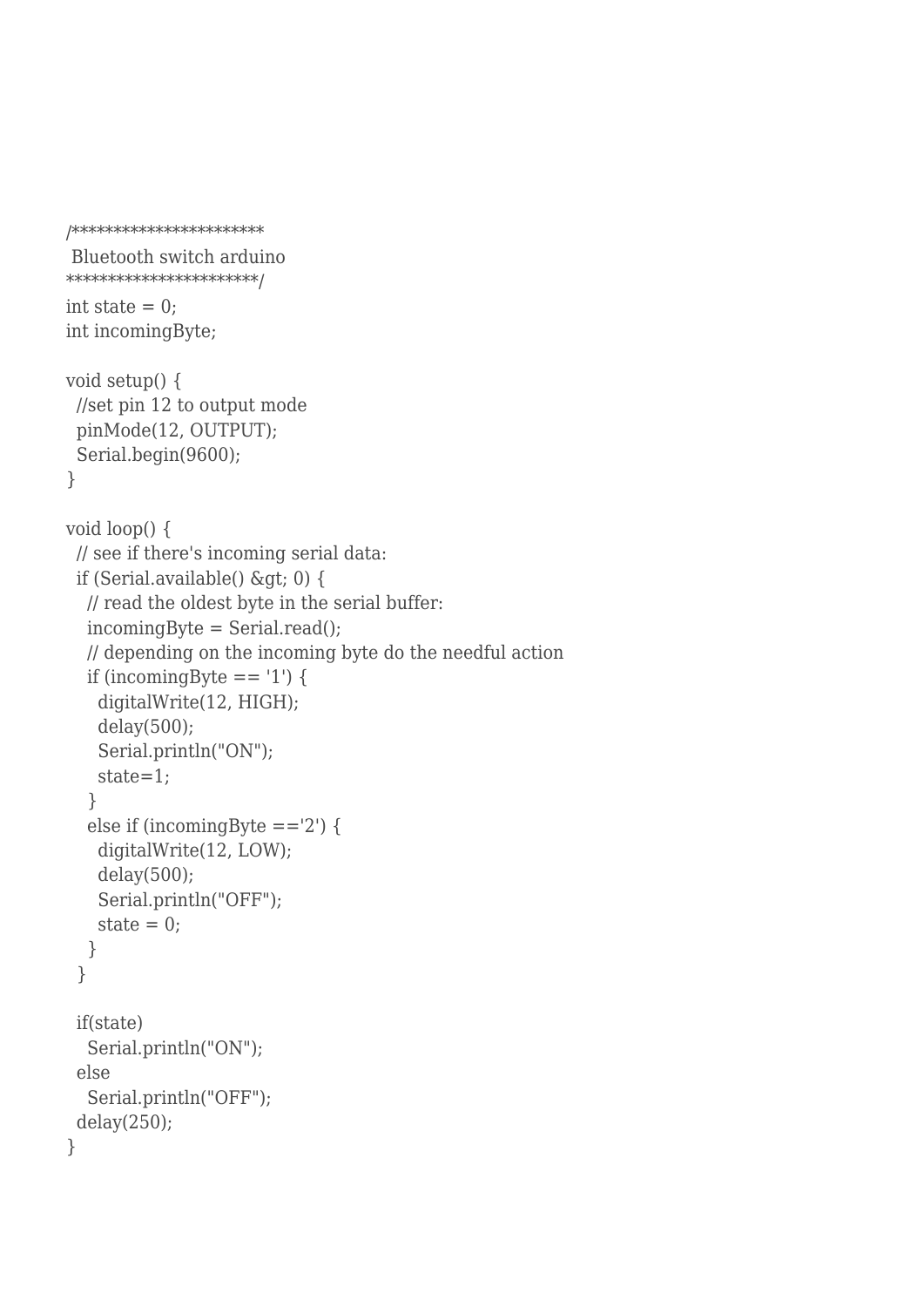$\pmb{\times}$ 

Here is the android user interface, it just works anyway..  $\pmb{\times}$ 

For Android part I changed the code from [here](http://bellcode.wordpress.com/2012/01/02/android-and-arduino-bluetooth-communication/) a little bit:

## **This is how the code works basically:**

1. On click of the Open button it calls findBT() and openBT() methods

2. findBT() method searches for all Paired bluetooth devices (in this case it tries to find a bluetooth device named 'linvor' and saves it, in your case this name can be different and hence need to replace in the code)

3. openBT() using UUID (universally unique identifier) creates a bluetooth socket connection on a bluetooth device by calling connect(). Then it opens input and output streams on this socket connection. And finally calls beginListenForData().

4. beginListenForData() opens a thread where it listens for data and if there is data it accumulates and shows them in a label.

5. At the same time there are ON and OFF button in the interface which sends data via output stream, thread is still running and listening for data.

6. Arduino received the data by his bluetooth companion and acts on that data using his logic also replies back to the android device.

7. In the Arduino site similar to Android there is Serial.read() which read the serial data and returns as int which is then matched for setting output pin to LOW or HIGH state. And there is Serial.println() for sending data back to Android for confirming the Status.

When pairing with the Bluetooth device (linvor) from Android it might ask a password which is generally '1234'.

# **Android Code:**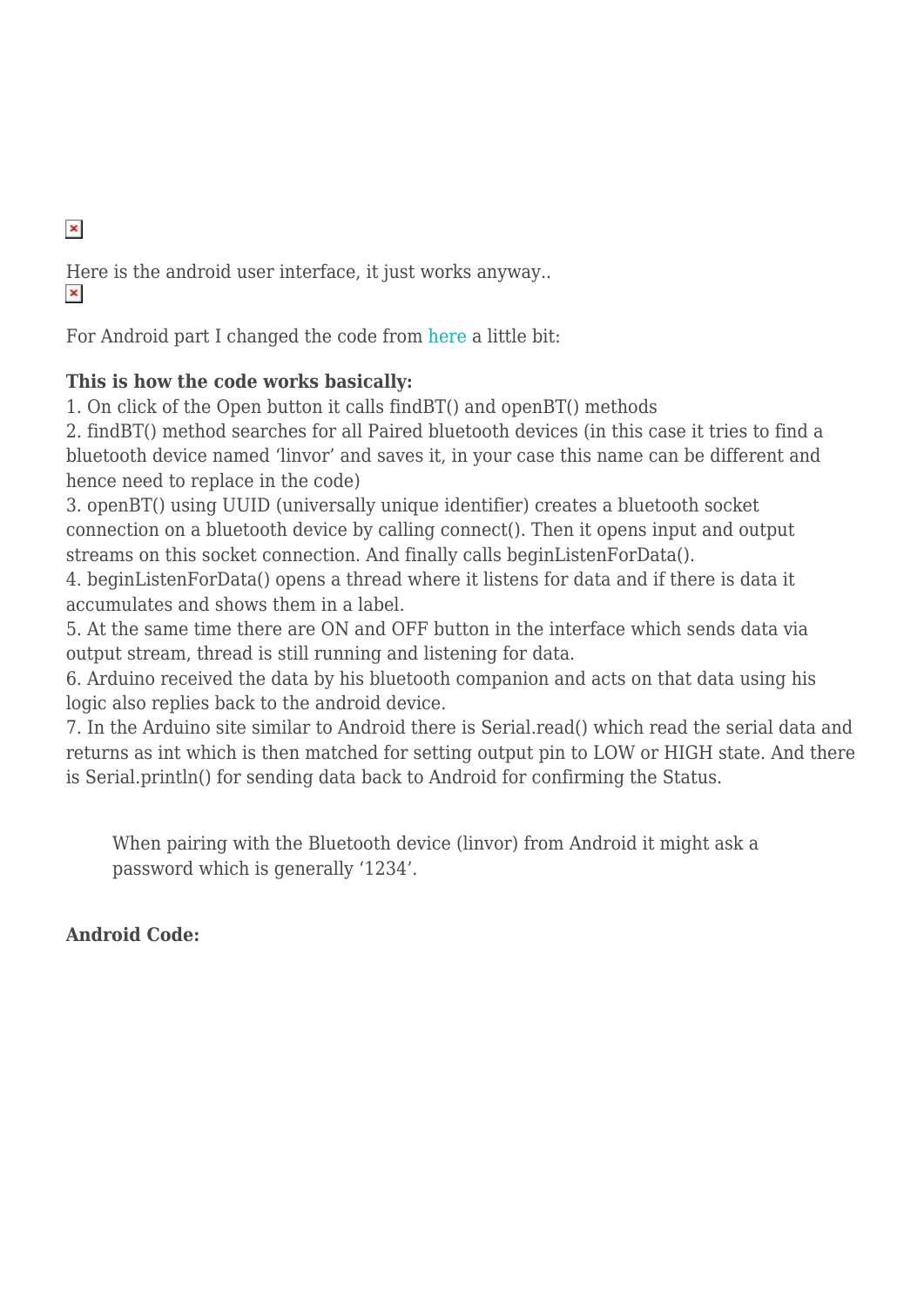package Android.Arduino.Bluetooth;

import android.app.Activity; import android.bluetooth.BluetoothAdapter; import android.bluetooth.BluetoothDevice; import android.bluetooth.BluetoothSocket; import android.content.Intent; import android.os.Bundle; import android.os.Handler; import android.util.Log; import android.view.View; import android.widget.TextView; import android.widget.EditText; import android.widget.Button; import java.io.IOException; import java.io.InputStream; import java.io.OutputStream; import java.util.Set; import java.util.UUID;

public class BluetoothTest extends Activity

{

 TextView myLabel; EditText myTextbox; BluetoothAdapter mBluetoothAdapter; BluetoothSocket mmSocket; BluetoothDevice mmDevice; OutputStream mmOutputStream; InputStream mmInputStream; Thread workerThread; byte[] readBuffer; int readBufferPosition; int counter; volatile boolean stopWorker;

 @Override public void onCreate(Bundle savedInstanceState) {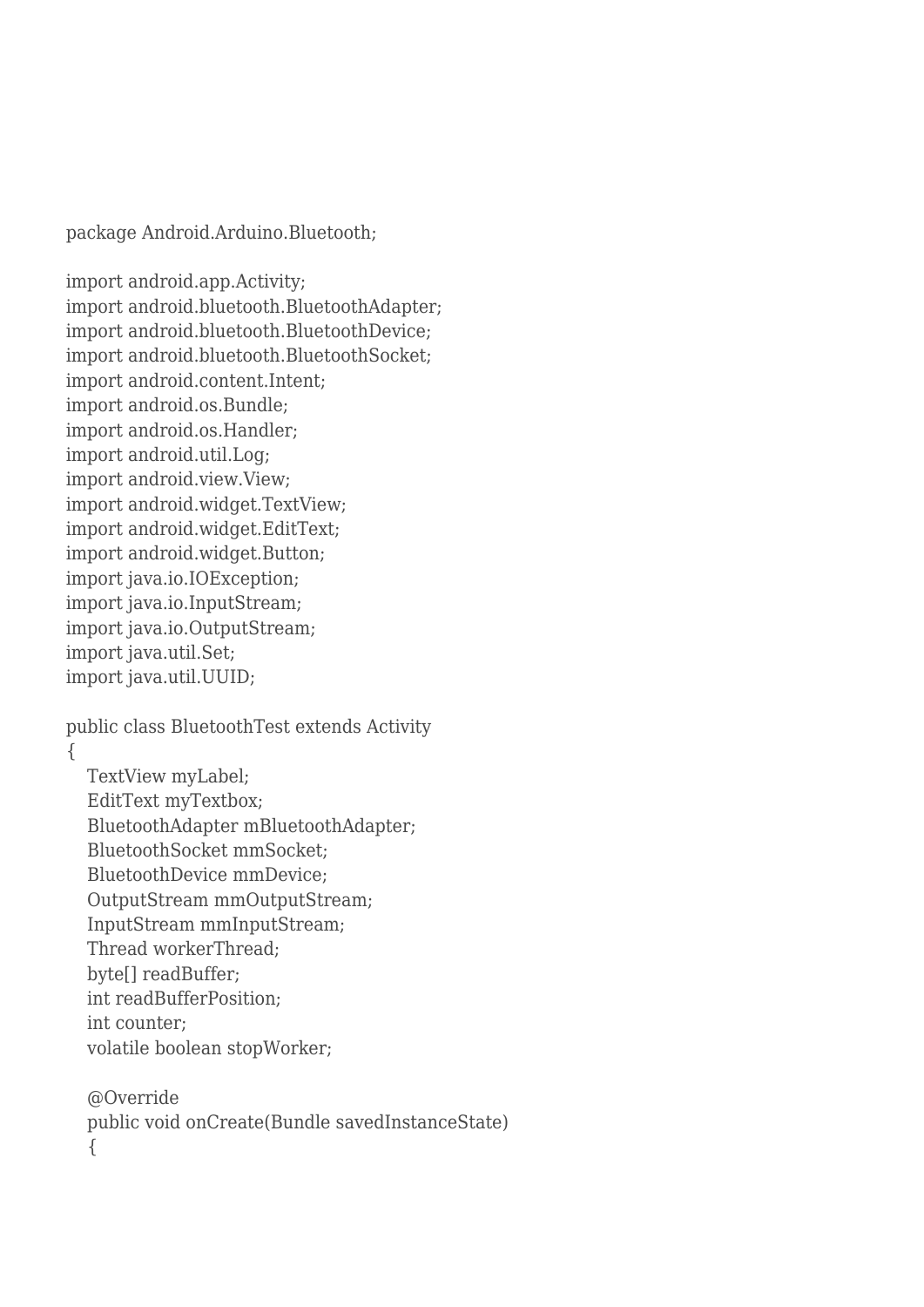```
 super.onCreate(savedInstanceState);
 setContentView(R.layout.main);
```

```
 Button openButton =
(Button)findViewById(R.id.open);
     // Button sendButton =
(Button)findViewById(R.id.send);
     Button closeButton =
(Button)findViewById(R.id.close);
     Button onButton =
(Button)findViewById(R.id.onButton);
     Button offButton =
(Button)findViewById(R.id.offButton);
     myLabel = (TextView)findViewById(R.id.label);
    // myTextbox = (EditText)findViewById(R.id.entry); //Open Button
     openButton.setOnClickListener(new
View.OnClickListener()
      {
        public void onClick(View v)
        {
          try
           {
             findBT();
             openBT();
 }
          catch (IOException ex) { }
        }
     });
     //Send Button
     /*sendButton.setOnClickListener(new
View.OnClickListener()
      {
        public void onClick(View v)
        {
```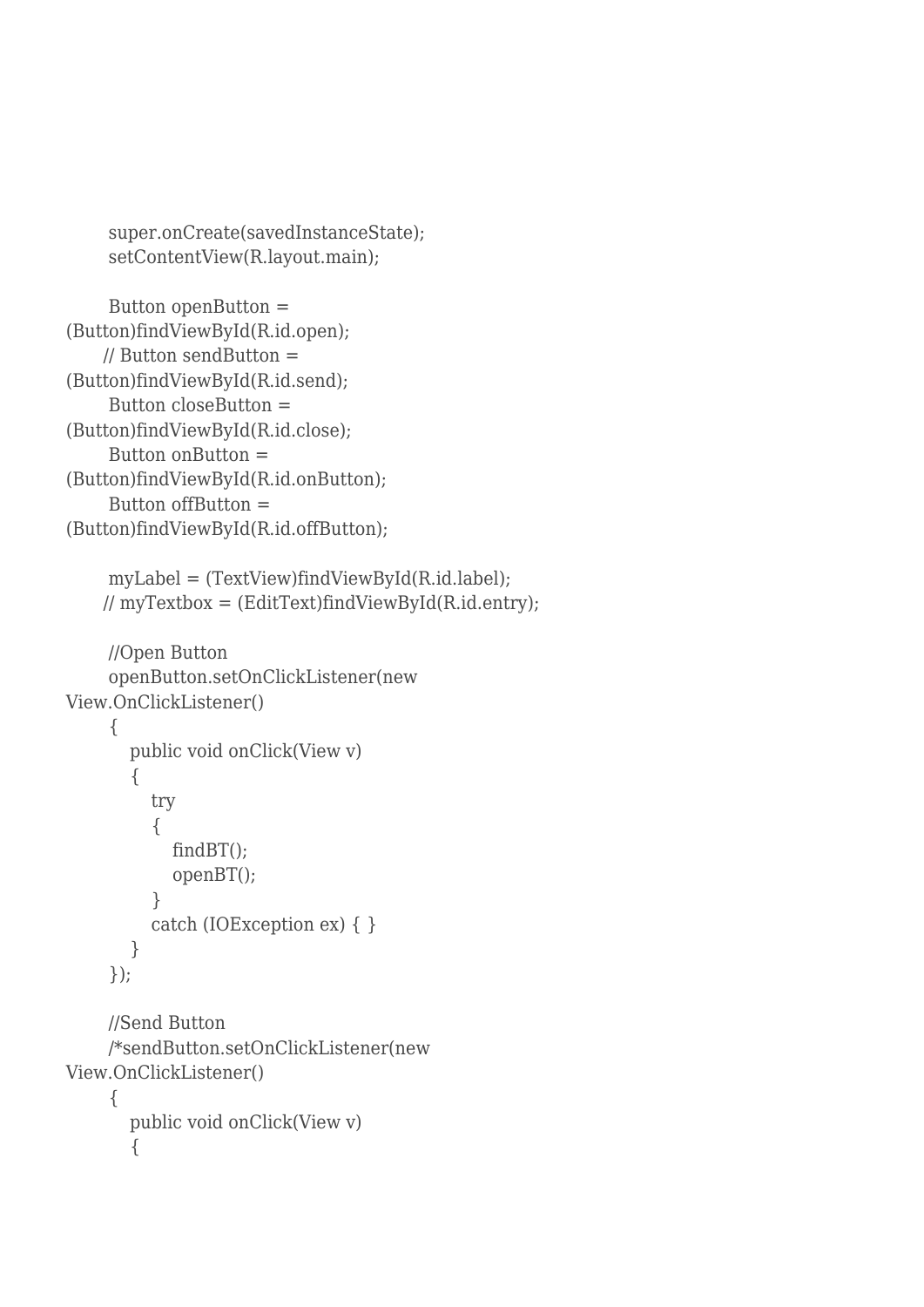```
 try
           {
             sendData();
           }
           catch (IOException ex) { }
         }
      });*/
      //ON SWITCH
      onButton.setOnClickListener(new
View.OnClickListener() {
        public void onClick(View v) {
           try {
              onButton();
           } catch (Exception e) {
             // TODO: handle exception
           }
        }
      });
    //OFF SWITCH
      offButton.setOnClickListener(new
View.OnClickListener() {
        public void onClick(View v) {
           try {
              offButton();
           } catch (Exception e) {
             // TODO: handle exception
           }
        }
      });
      //Close button
```

```
 closeButton.setOnClickListener(new
```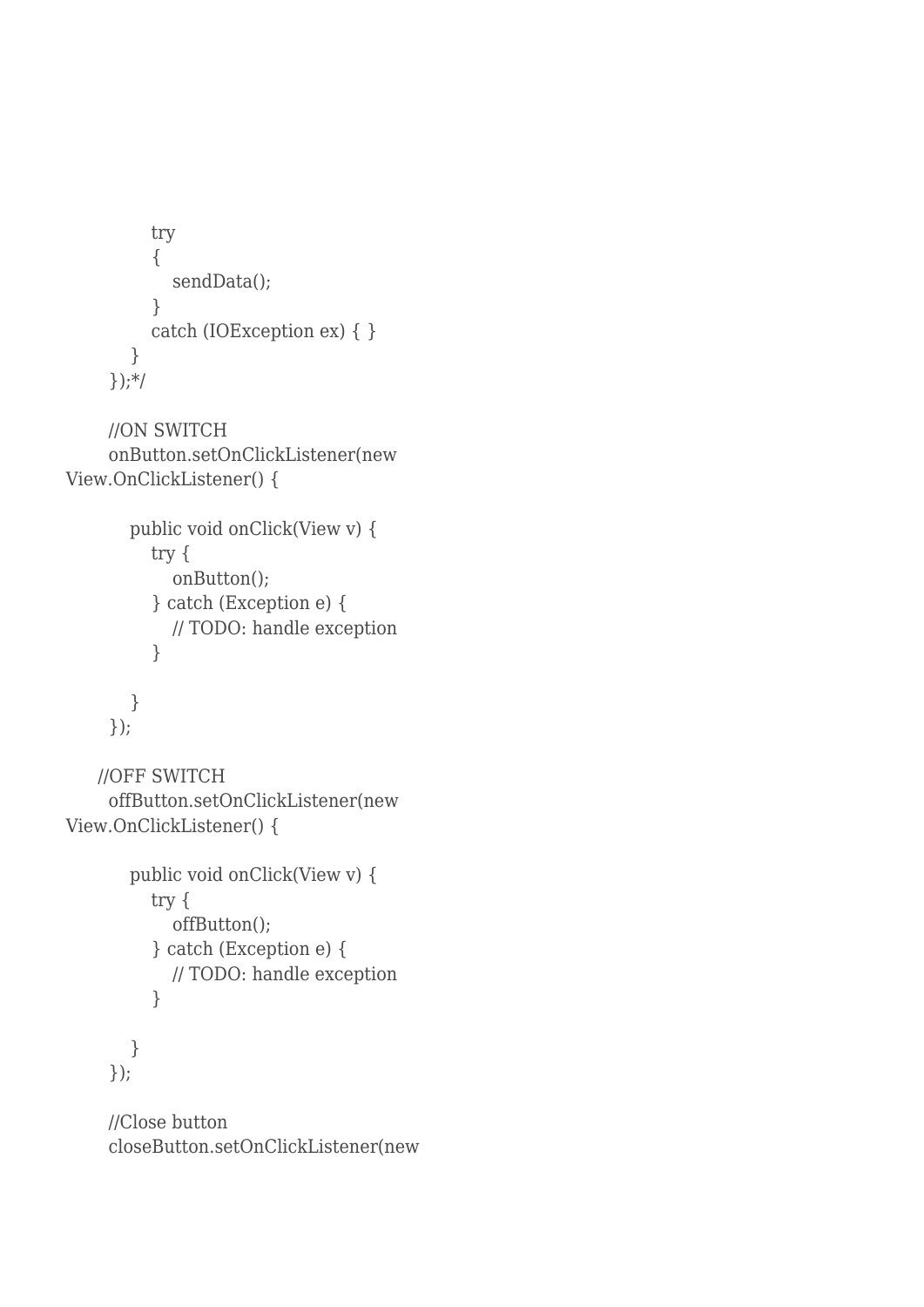```
View.OnClickListener()
     {
        public void onClick(View v)
        {
          try
\{ closeBT();
 }
          catch (IOException ex) { }
        }
     });
   }
   void findBT()
   {
     mBluetoothAdapter =
BluetoothAdapter.getDefaultAdapter();
     if(mBluetoothAdapter == null)
      {
        myLabel.setText("No bluetooth adapter available");
      }
     if(!mBluetoothAdapter.isEnabled())
      {
        Intent enableBluetooth = new
Intent(BluetoothAdapter.ACTION_REQUEST_ENABLE);
        startActivityForResult(enableBluetooth, 0);
      }
     Set pairedDevices =
mBluetoothAdapter.getBondedDevices();
    if(pairedDevices.size() \>gt;; 0)
      {
        for(BluetoothDevice device : pairedDevices)
        {
          if(device.getName().equals("linvor")) //this name
have to be replaced with your bluetooth device name
           {
```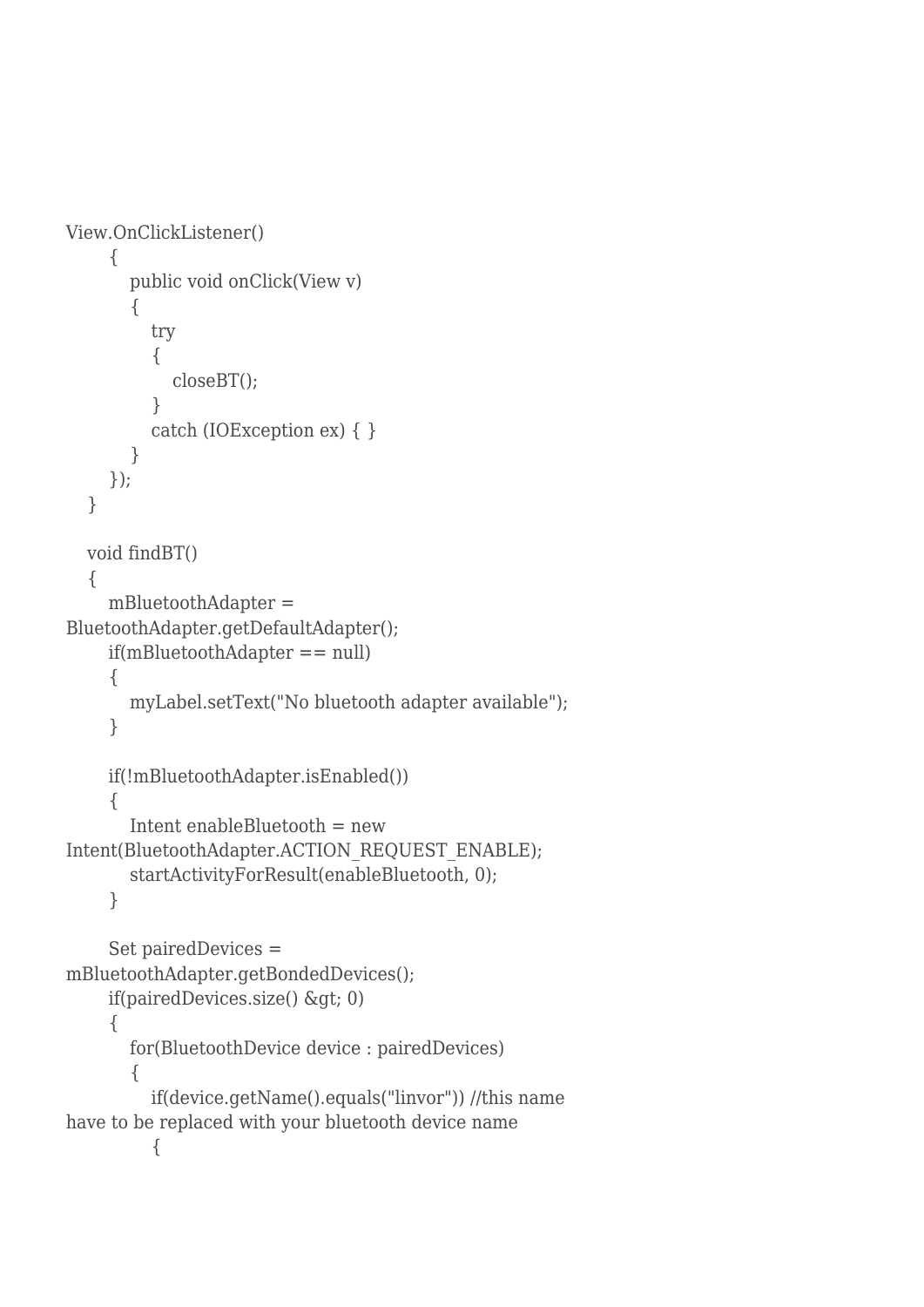```
mmDevice = device:
             Log.v("ArduinoBT", "findBT found device
named " + mmDevice.getName());
            Log.v("ArduinoBT", "device address is " +
mmDevice.getAddress());
            break;
          }
        }
     }
     myLabel.setText("Bluetooth Device Found");
   }
   void openBT() throws IOException
   {
    UUID uuid =UUID.fromString("00001101-0000-1000-8000-00805f9b34f
b"); //Standard SerialPortService ID
    mmSocket =mmDevice.createRfcommSocketToServiceRecord(uuid); 
     mmSocket.connect();
     mmOutputStream = mmSocket.getOutputStream();
     mmInputStream = mmSocket.getInputStream();
     beginListenForData();
     myLabel.setText("Bluetooth Opened");
   }
   void beginListenForData()
   {
    final Handler handler = new Handler();
    final byte delimiter = 10; //This is the ASCII code for
a newline character
     stopWorker = false;
     readBufferPosition = 0;
    readBuffer = new byte[1024];
```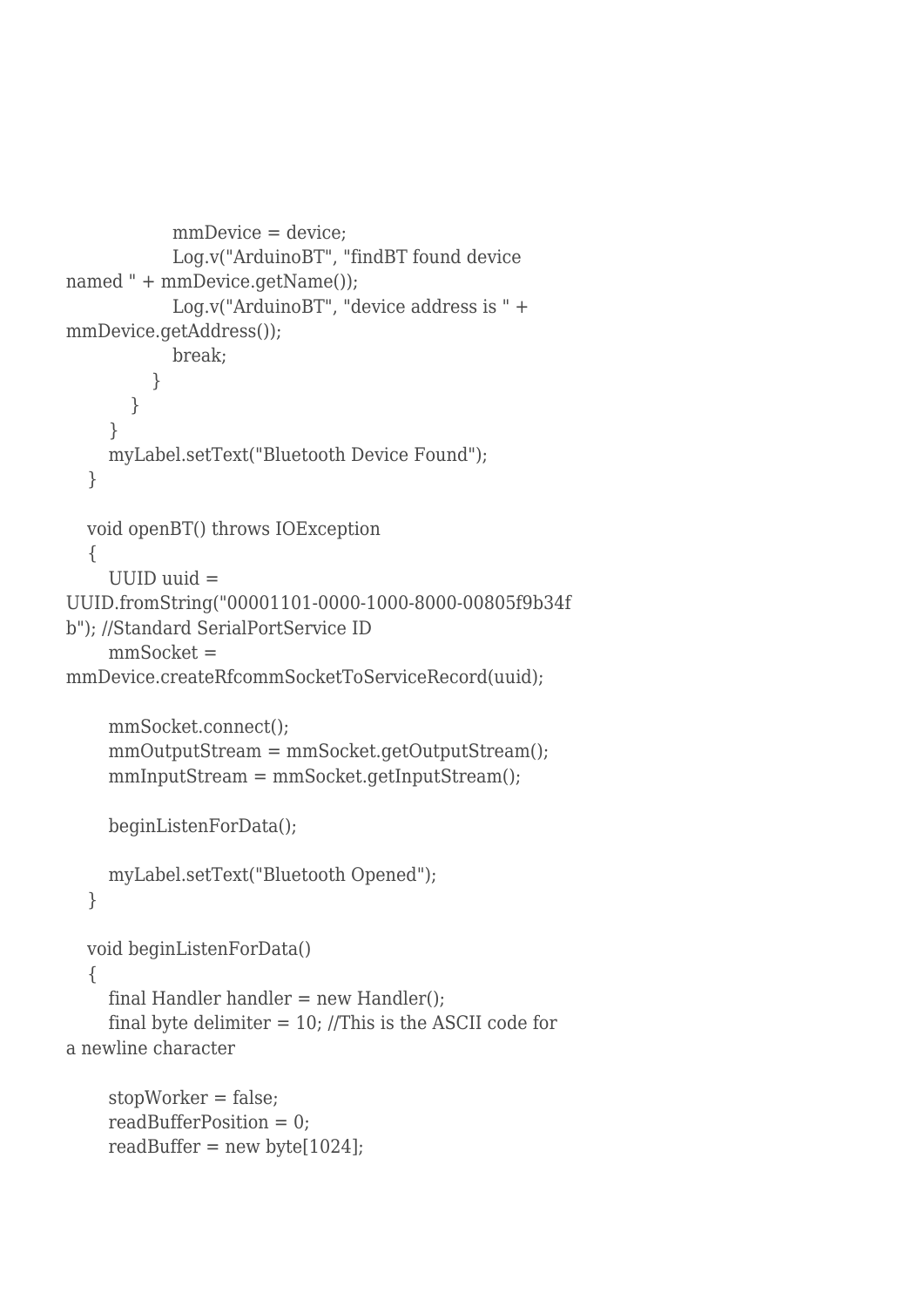```
workerThread = new Thread(new Runnable()
     {
       public void run()
       { 
        while(!Thread.currentThread().isInterrupted()
\&; \&;!stopWorker) {
           try
\{ int bytesAvailable =
mmInputStream.available(); 
            if(bytesAvailable \>gt;; 0)
\{ byte[] packetBytes = new
byte[bytesAvailable];
               mmInputStream.read(packetBytes);
              for(int i=0;i<lt;;bytesAvailable;i++)\{byte b = packetBytes[i];if(b == delimiter)\{ byte[] encodedBytes = new
byte[readBufferPosition];
                   System.arraycopy(readBuffer, 0,
encodedBytes, 0, encodedBytes.length);
                   final String data = new
String(encodedBytes, "US-ASCII");
                   readBufferPosition = 0;
                   handler.post(new Runnable()
\{ public void run()
\{ myLabel.setText(data);
 }
                   });
 }
                 else
```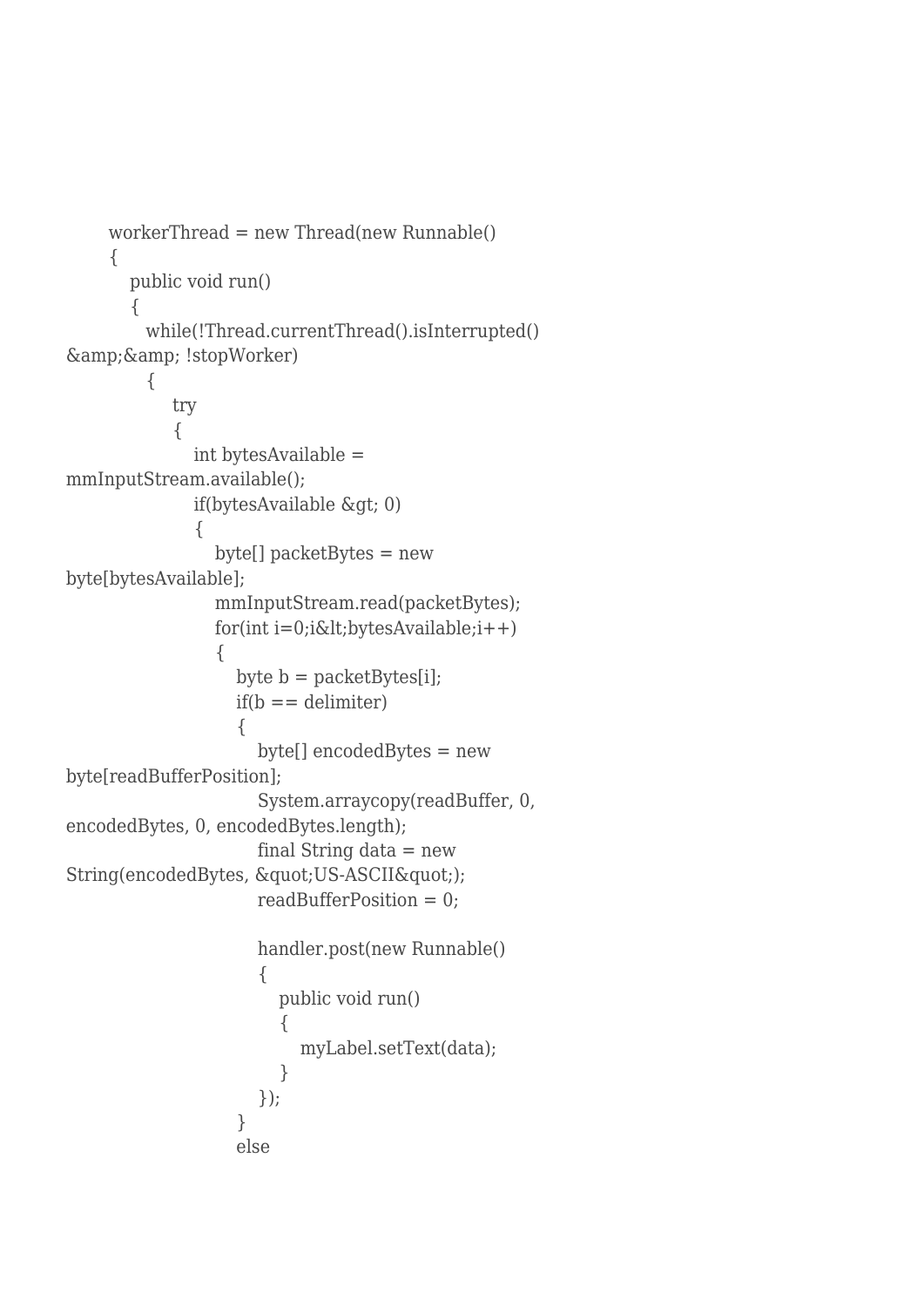```
\{ readBuffer[readBufferPosition++] =
b;
 }
 }
 }
 }
           catch (IOException ex)
\{ stopWorker = true;
 }
        }
       }
     });
     workerThread.start();
   }
   void sendData() throws IOException
   {
     String msg = myTextbox.getText().toString();
    msg += \&\text{quot};\&\text{quot};; //mmOutputStream.write(msg.getBytes());
     //mmOutputStream.write(msg.getBytes());
     //mmOutputStream.flush();
     //mmOutputStream.close();
     //mmSocket.close();
    myLabel.setText("Data Sent"+msg);
   }
   void onButton() throws IOException
   {
    mmOutputStream.write("1".getBytes());
   }
   void offButton() throws IOException
   {
    mmOutputStream.write("2".getBytes());
```